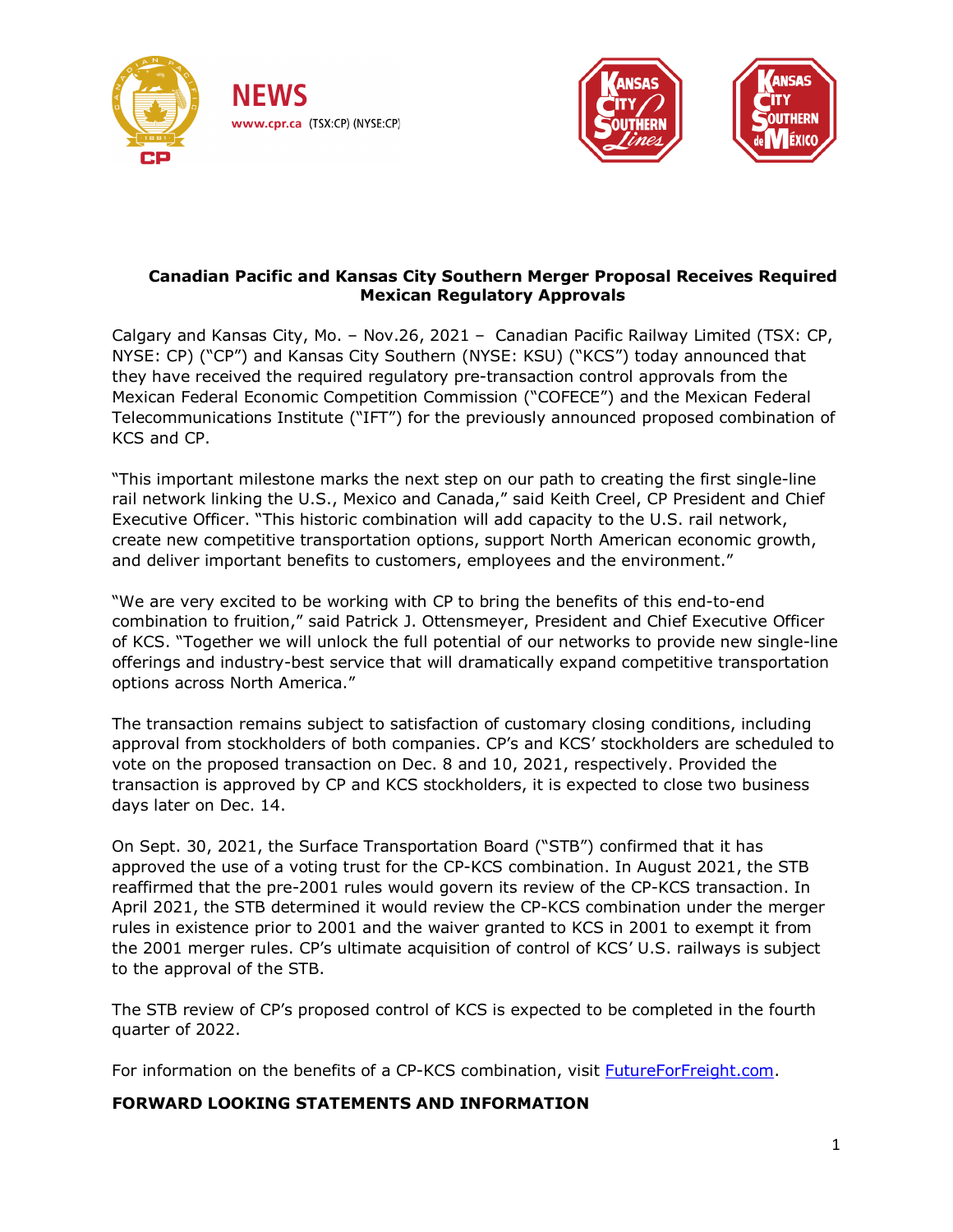



This news release includes certain forward looking statements and forward looking information (collectively, "FLI") to provide CP and KCS stockholders and potential investors with information about CP, KCS and their respective subsidiaries and affiliates, including each company's management's respective assessment of CP, KCS and their respective subsidiaries' future plans and operations, which FLI may not be appropriate for other purposes. FLI is typically identified by words such as "anticipate", "expect", "project", "estimate", "forecast", "plan", "intend", "will", "target", "believe", "likely" and similar words suggesting future outcomes or statements regarding an outlook. All statements other than statements of historical fact may be FLI.

Although we believe that the FLI is reasonable based on the information available today and processes used to prepare it, such statements are not guarantees of future performance and you are cautioned against placing undue reliance on FLI. By its nature, FLI involves a variety of assumptions, which are based upon factors that may be difficult to predict and that may involve known and unknown risks and uncertainties and other factors which may cause actual results, levels of activity and achievements to differ materially from those expressed or implied by these FLI, including, but not limited to, the following: the timing and completion of the transaction, including receipt of regulatory and shareholder approvals and the satisfaction of other conditions precedent; interloper risk; the realization of anticipated benefits and synergies of the transaction and the timing thereof; the success of integration plans; the focus of management time and attention on the transaction and other disruptions arising from the transaction; changes in business strategy and strategic opportunities; estimated future dividends; financial strength and flexibility; debt and equity market conditions, including the ability to access capital markets on favourable terms or at all; cost of debt and equity capital; potential changes in the CP share price which may negatively impact the value of consideration offered to KCS stockholders; the ability of management of CP, its subsidiaries and affiliates to execute key priorities, including those in connection with the transaction; general Canadian, U.S., Mexican and global social, economic, political, credit and business conditions; risks associated with agricultural production such as weather conditions and insect populations; the availability and price of energy commodities; the effects of competition and pricing pressures, including competition from other rail carriers, trucking companies and maritime shippers in Canada, the U.S. and Mexico; North American and global economic growth; industry capacity; shifts in market demand; changes in commodity prices and commodity demand; uncertainty surrounding timing and volumes of commodities being shipped; inflation; geopolitical instability; changes in laws, regulations and government policies, including regulation of rates; changes in taxes and tax rates; potential increases in maintenance and operating costs; changes in fuel prices; disruption in fuel supplies; uncertainties of investigations, proceedings or other types of claims and litigation; compliance with environmental regulations; labour disputes; changes in labour costs and labour difficulties; risks and liabilities arising from derailments; transportation of dangerous goods; timing of completion of capital and maintenance projects; sufficiency of budgeted capital expenditures in carrying out business plans; services and infrastructure; the satisfaction by third parties of their obligations; currency and interest rate fluctuations; exchange rates; effects of changes in market conditions and discount rates on the financial position of pension plans and investments; trade restrictions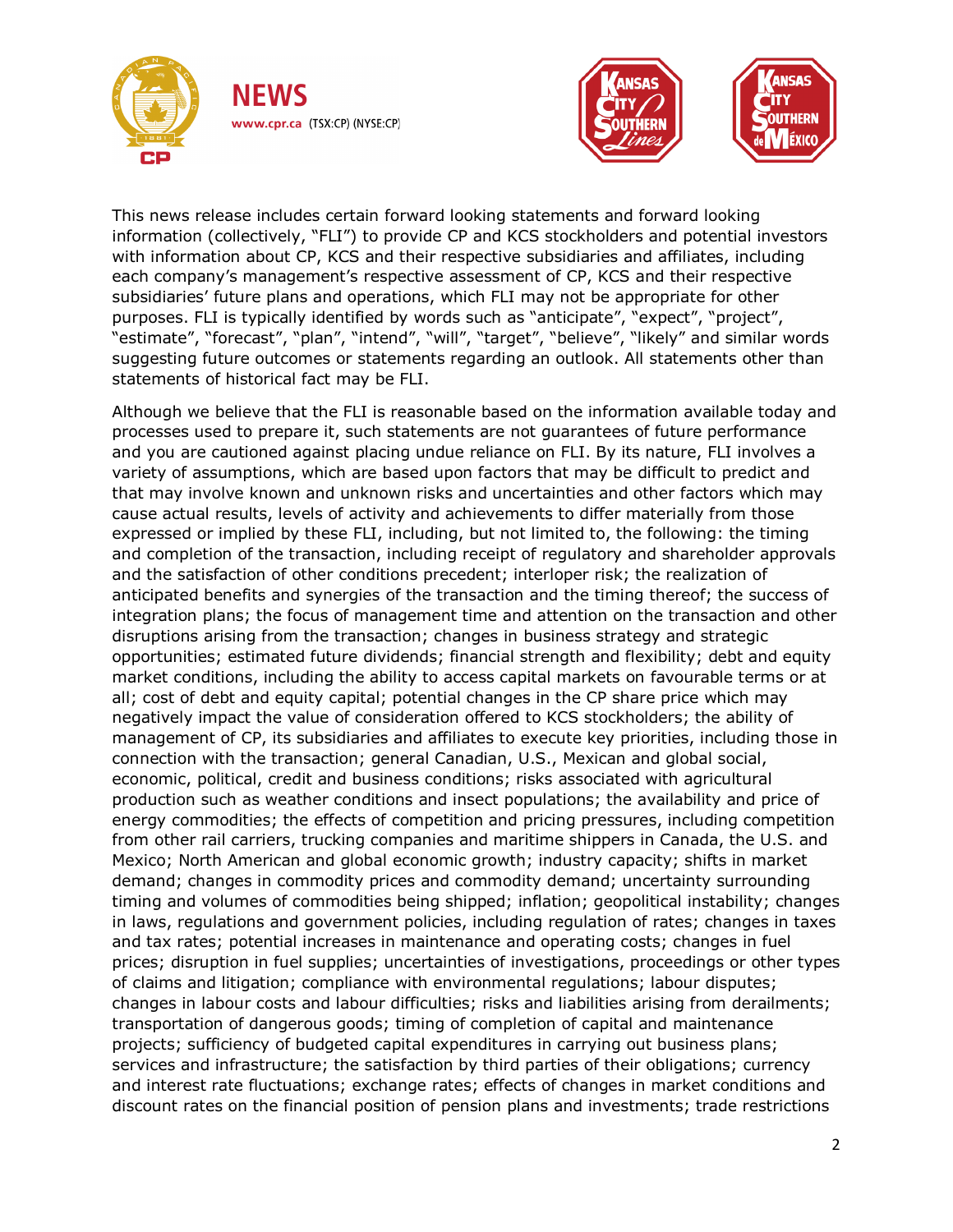







or other changes to international trade arrangements; the effects of current and future multinational trade agreements on the level of trade among Canada, the U.S. and Mexico; climate change and the market and regulatory responses to climate change; ability to achieve commitments and aspirations relating to reducing greenhouse gas emissions and other climate-related objectives; anticipated in-service dates; success of hedging activities; operational performance and reliability; customer, shareholder, regulatory and other stakeholder approvals and support; regulatory and legislative decisions and actions; the adverse impact of any termination or revocation by the Mexican government of Kansas City Southern de Mexico, S.A. de C.V.'s Concession; public opinion; various events that could disrupt operations, including severe weather, such as droughts, floods, avalanches and earthquakes, and cybersecurity attacks, as well as security threats and governmental response to them, and technological changes; acts of terrorism, war or other acts of violence or crime or risk of such activities; insurance coverage limitations; material adverse changes in economic and industry conditions, including the availability of short and longterm financing; and the pandemic created by the outbreak of COVID-19 and its variants, and resulting effects on economic conditions, the demand environment for logistics requirements and energy prices, restrictions imposed by public health authorities or governments, fiscal and monetary policy responses by governments and financial institutions, and disruptions to global supply chains.

We caution that the foregoing list of factors is not exhaustive and is made as of the date hereof. Additional information about these and other assumptions, risks and uncertainties can be found in reports and filings by CP and KCS with Canadian and U.S. securities regulators, including any proxy statement, prospectus, material change report, management information circular or registration statement to be filed in connection with the transaction. Reference should be made to "Risk Factors" and "Management's Discussion and Analysis of Financial Condition and Results of Operations—Forward Looking Statements" in CP's and KCS's annual and interim reports on Form 10-K and 10-Q. Due to the interdependencies and correlation of these factors, as well as other factors, the impact of any one assumption, risk or uncertainty on FLI cannot be determined with certainty.

Except to the extent required by law, we assume no obligation to publicly update or revise any FLI, whether as a result of new information, future events or otherwise. All FLI in this news release is expressly qualified in its entirety by these cautionary statements.

### **ADDITIONAL INFORMATION ABOUT THE TRANSACTION AND WHERE TO FIND IT**

CP has filed with the U.S. Securities and Exchange Commission ("SEC") a registration statement on Form F-4, which includes a proxy statement of KCS that also constitutes a prospectus of CP. The registration statement has been declared effective. CP has filed with the SEC its prospectus and KCS has filed with the SEC its definitive proxy statement in connection with the proposed transaction, and the KCS proxy statement is being sent to the stockholders of KCS seeking their approval of the merger-related proposals. CP has filed a management proxy circular in connection with the transaction with applicable securities regulators in Canada and the management proxy circular will be sent to CP shareholders. INVESTORS, STOCKHOLDERS AND SHAREHOLDERS OF KCS AND CP ARE URGED TO READ THE PROXY STATEMENT/PROSPECTUS AND MANAGEMENT PROXY CIRCULAR, AS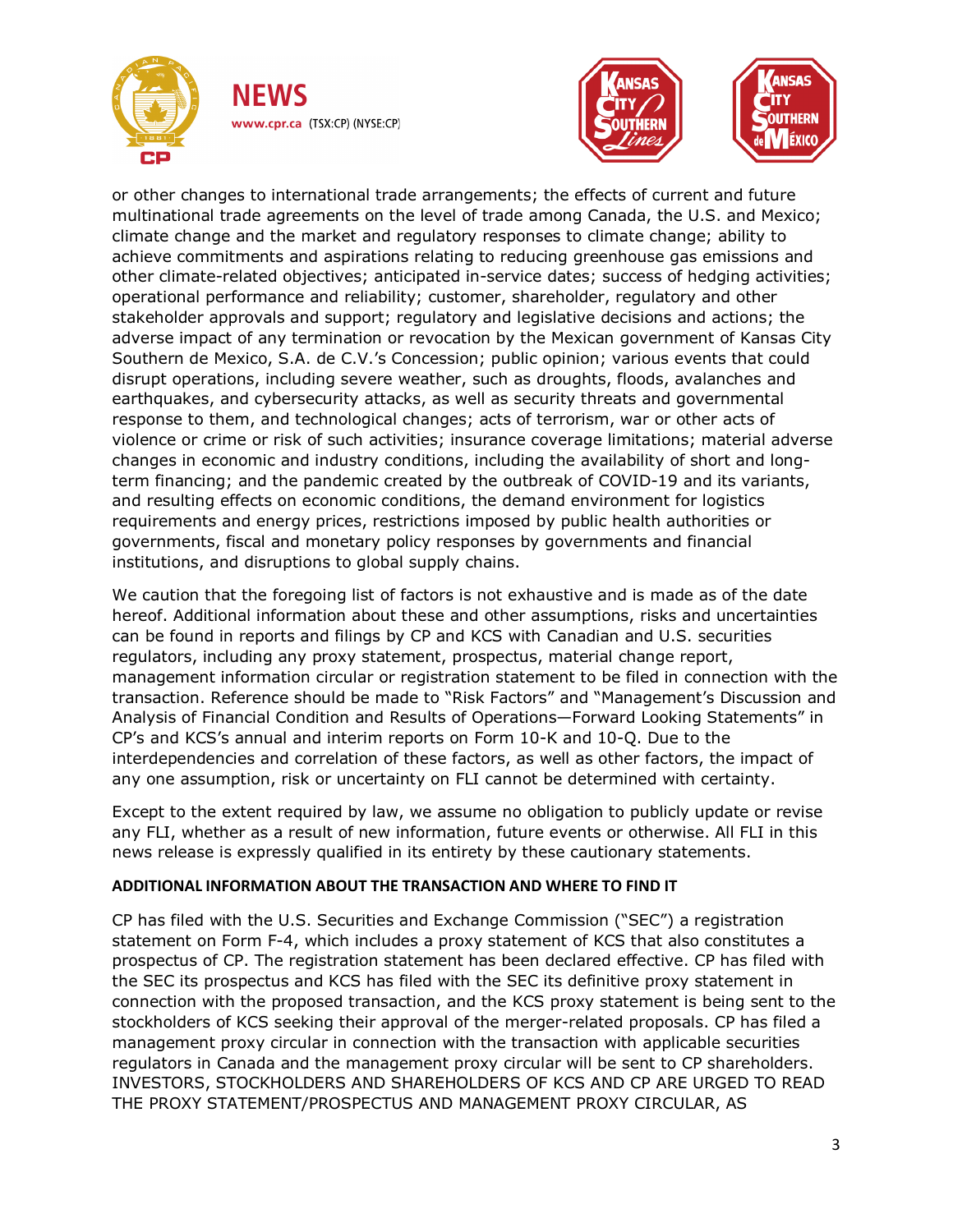





APPLICABLE, AND ANY OTHER DOCUMENTS FILED OR TO BE FILED WITH THE SEC OR APPLICABLE SECURITIES REGULATORS IN CANADA IN CONNECTION WITH THE TRANSACTION WHEN THEY BECOME AVAILABLE (INCLUDING ANY AMENDMENTS AND SUPPLEMENTS THERETO), AS THEY CONTAIN AND WILL CONTAIN IMPORTANT INFORMATION ABOUT KCS, CP, THE TRANSACTION AND RELATED MATTERS. The registration statement and proxy statement/prospectus and other documents filed by CP and KCS with the SEC, when filed, will be available free of charge at the SEC's website at www.sec.gov. In addition, investors and shareholders will be able to obtain free copies of the registration statement, proxy statement/prospectus, management proxy circular and other documents which have been or will be filed with the SEC and applicable securities regulators in Canada by CP online at investor.cpr.ca and www.sedar.com, upon written request delivered to CP at 7550 Ogden Dale Road S.E., Calgary, Alberta, T2C 4X9, Attention: Office of the Corporate Secretary, or by calling CP at 1-403-319-7000, and will be able to obtain free copies of the proxy statement/prospectus and other documents filed with the SEC by KCS online at www.investors.kcsouthern.com, upon written request delivered to KCS at 427 West 12th Street, Kansas City, Missouri 64105, Attention: Corporate Secretary, or by calling KCS's Corporate Secretary's Office by telephone at 1- 888-800-3690 or by email at corpsec@kcsouthern.com.

You may also read and copy any reports, statements and other information filed by KCS and CP with the SEC at the SEC public reference room at 100 F Street N.E., Room 1580, Washington, D.C. 20549. Please call the SEC at 1-800-732-0330 or visit the SEC's website for further information on its public reference room. This news release shall not constitute an offer to sell or the solicitation of an offer to buy any securities, nor shall there be any sale of securities in any jurisdiction in which such offer, solicitation or sale would be unlawful prior to appropriate registration or qualification under the securities laws of such jurisdiction. No offering of securities shall be made except by means of a prospectus meeting the requirements of Section 10 of the U.S. Securities Act of 1933, as amended.

### **PARTICIPANTS IN THE SOLICITATION OF PROXIES**

This news release is not a solicitation of proxies in connection with the transaction. However, under SEC rules, CP, KCS, and certain of their respective directors and executive officers may be deemed to be participants in the solicitation of proxies in connection with the transaction. Information about CP's directors and executive officers may be found in its 2021 Management Proxy Circular, dated March 10, 2021, as well as its 2020 Annual Report on Form 10-K filed with the SEC and applicable securities regulators in Canada on February 18, 2021, available on its website at investor.cpr.ca and at www.sedar.com and www.sec.gov. Information about KCS's directors and executive officers may be found on its website at www.kcsouthern.com and in its 2020 Annual Report on Form 10-K filed with the SEC on January 29, 2021, available at www.investors.kcsouthern.com and www.sec.gov. These documents can be obtained free of charge from the sources indicated above. Additional information regarding the interests of such potential participants in the solicitation of proxies in connection with the transaction are included in the proxy statement/prospectus, management proxy circular and other relevant materials filed or to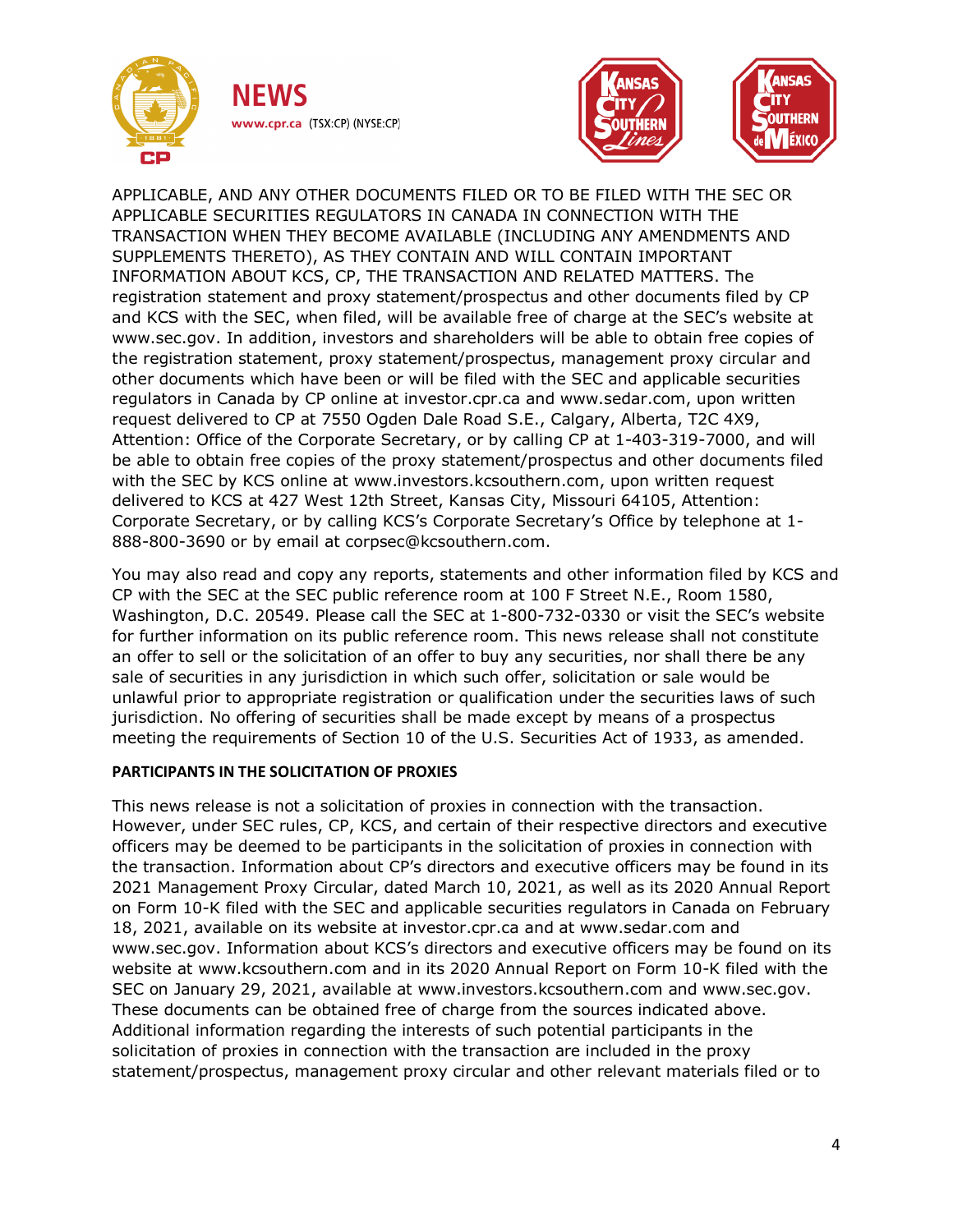



be filed with the SEC and applicable securities regulators in Canada when they become available.

## **ABOUT CANADIAN PACIFIC**

Canadian Pacific is a transcontinental railway in Canada and the United States with direct links to major ports on the west and east coasts. CP provides North American customers a competitive rail service with access to key markets in every corner of the globe. CP is growing with its customers, offering a suite of freight transportation services, logistics solutions and supply chain expertise. Visit www.cpr.ca to see the rail advantages of CP. CP-IR

# **ABOUT KCS**

Headquartered in Kansas City, Mo., Kansas City Southern (KCS) (NYSE: KSU) is a transportation holding company that has railroad investments in the U.S., Mexico and Panama. Its primary U.S. holding is The Kansas City Southern Railway Company, serving the central and south central U.S. Its international holdings include Kansas City Southern de Mexico, S.A. de C.V., serving northeastern and central Mexico and the port cities of Lázaro Cárdenas, Tampico and Veracruz, and a 50 percent interest in Panama Canal Railway Company, providing ocean-to-ocean freight and passenger service along the Panama Canal. KCS' North American rail holdings and strategic alliances with other North American rail partners are primary components of a unique railway system, linking the commercial and industrial centers of the U.S., Mexico and Canada. More information about KCS can be found at www.kcsouthern.com.

For more information, please contact:

## **Canadian Pacific**

Media Patrick Waldron Tel: 403-852-8005 Patrick\_Waldron@cpr.ca; alert\_mediarelations@cpr.ca

Investment Community Chris De Bruyn Tel: 403-319-3591 investor@cpr.ca

## **Kansas City Southern**

Media C. Doniele Carlson Tel: 816-983-1372 dcarlson@kcsouthern.com